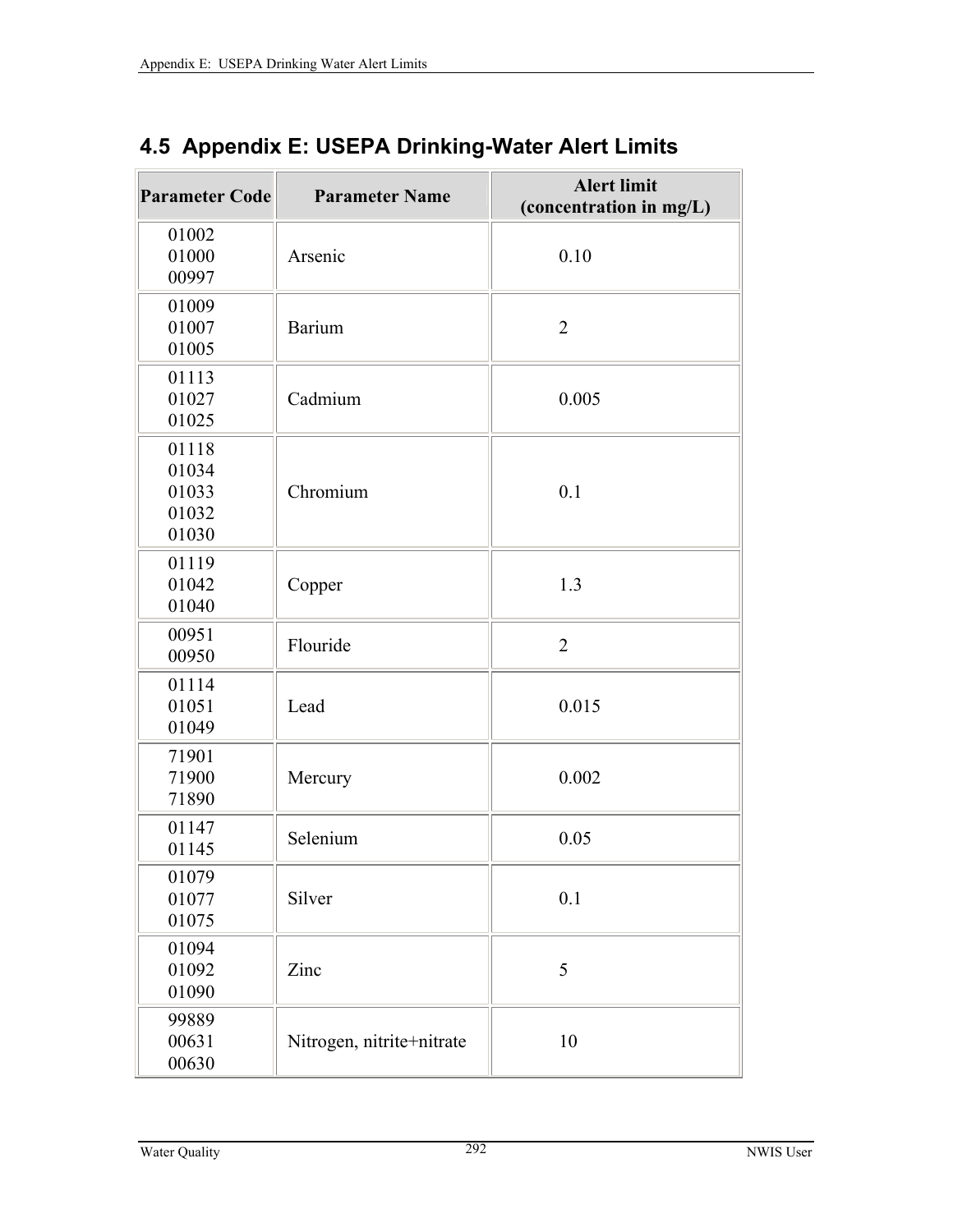| <b>Parameter Code</b>   | <b>Parameter Name</b>                       | <b>Alert limit</b><br>(concentration in mg/L) |
|-------------------------|---------------------------------------------|-----------------------------------------------|
| 00620<br>00618          | Nitrogen, nitrate                           | 10                                            |
| 34236<br>34235<br>34030 | Benzene                                     | 0.005                                         |
| 34298<br>34297<br>32102 | Carbon tetrachloride                        | 0.005                                         |
| 39733<br>39732<br>39730 | $2,4-D$                                     | 0.07                                          |
| 34573<br>34572          | 1,4-Dichlorobenzene (p-<br>Dichlorobenzene) | 0.075                                         |
| 34568<br>34567          | 1,3-Dichlorobenzene (m-<br>Dichlorobenzene) | 0.075                                         |
| 34533<br>34532<br>32103 | 1,2-Dichloroethane                          | 0.005                                         |
| 34503<br>34502<br>34501 | 1,1-Dichloroethylene                        | 0.007                                         |
| 39392<br>39391          | Endrin                                      | 0.0002                                        |
| 39342<br>39341<br>39340 | Lindane                                     | 0.0002                                        |
| 82351<br>82350<br>39480 | Methoxychlor                                | 0.04                                          |
| 39763<br>39762<br>39760 | Silvex                                      | 0.05                                          |
| 34508<br>34506<br>34507 | 1,1,1-Trichloroethane                       | 0.2                                           |
| 39180                   | Trichloroethylene                           | 0.005                                         |
| 90851<br>82080          | Trihalomethane                              | 0.08                                          |